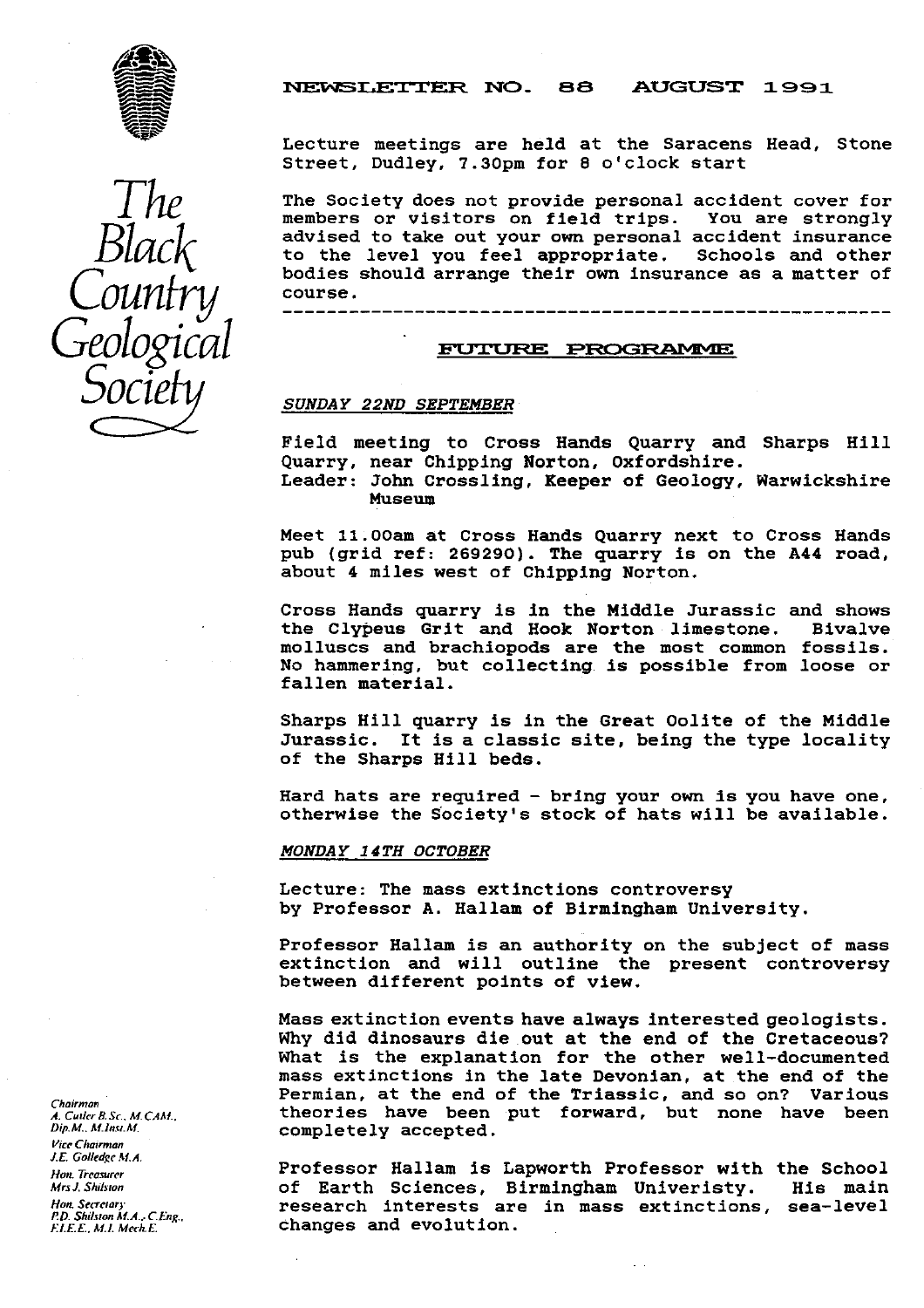#### SUNDAY 27TH OCTOBER

Field meeting to study Upper Carboniferous Rocks in the Black Country. Leaders: The British Geological Survey Team.

Dr John Powell - team leader Dr Brian Glover Dr Colin Waters

Meet 10.00am in the main car park at Baggeridge Country Park (grid ref 898931). This is midway between Sedgley and Wombourne.

#### Itinerary

The excursion will examine the controversial stratigraphical and lithofacies relationships of the Upper Carboniferous and Permian rocks of the South Staffordshire coalfield. The party will visit selected exposures in the Keele, Enville and Clent formations, starting in the Baggeridge area, and finishing in the Clent Hills.

#### MONDAY 2ND DECEMBER

Lecture: Geology in South Africa by Malcolm Callow.

The lecture will describe the pre-Cambrian gold deposits in southern Afri $\ldots$ , and their importance for gold mining. It will also cover the greenstone belts and other sedimentary deposits.

Malcom Callow, who is a member of this Society, studied geology at London University, taking his MSc in structural geology and rock mechanics. This was followed by several years in South Africa - with the Geological Survey, then at the University of Witwatersrand carrying out research on gold mining, and finally as lecturer at the Vaal Triangle Technikon.

#### *WEDNESDAY/THURSDAY 4-5TH DECEMBER*

;eological Curators Group AGM and Conference in Dudley.

## SATURDAY 7TH DECEMBER

Geological open-day in Dudley Museum.

## *MONDAY 13TH JANUARY 1992*

Lecture: W.J. Harrison (1845-1908). Birmingham geologist and photographer. A historical lecture illustrated by Harrison's own photographs.

Lecturer: Peter James, local studies archivist, Birmingham Central Library.

## *FRIDAY 17TH JANUARY - 150TH ANNIVERSARY*

This date marks the 150th anniversary of the Dudley and Midland Geological Society. The BCGS will be marking this event during 1992 - watch this space.

#### *MONDAY 24TH FEBRUARY*

Annual General meeting followed by a talk "Mount St. Helens - ten years on" by Paul Shilston.

## *MONDAY 23RD MARCH*

Lecture: "Geology and the nuclear industry" by Nigel Monckton, UK Nirex Ltd.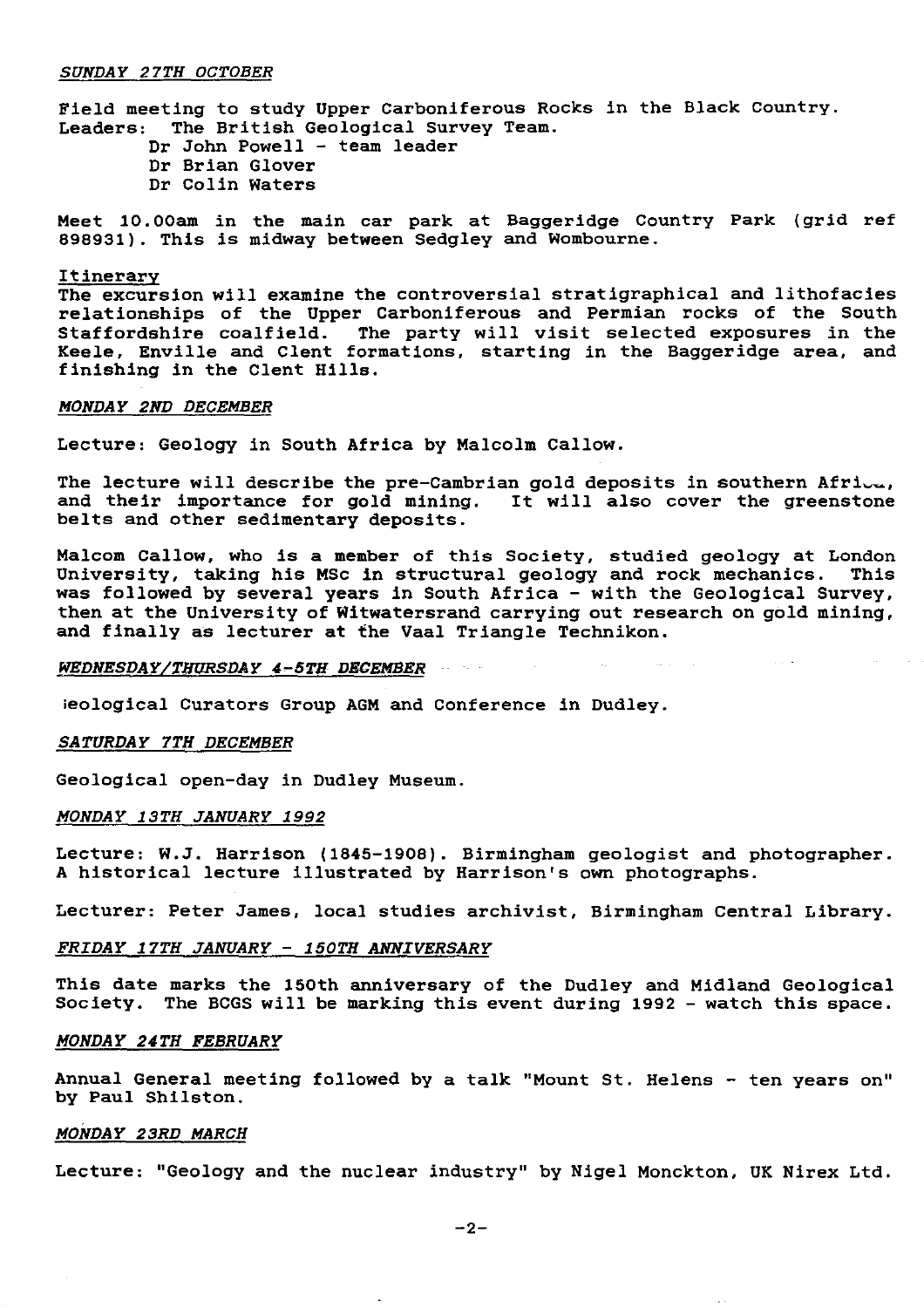## EDITORIAL

In the sixteen years of the Society's existence, I believe I am only the third editor and I take up the post very conscious of the high standards set by my predecessors, Shiela Pitts and Andrew Rigby. I hope that my time as editor will enable me to widen my circle of friends within the Society and that contributions will be offered freely and In abundance. Please send me press cuttings and other items which you consider may be of interest to our members and I will include them when space permits.

## **REPORTS**

----------------------------------

# Lecture "Earthquakes" by Dr. I.G. Stimpson. 3rd June 1991

----------------------------------

TREMOR TEARS THROUGH HOMES was the headline which started this interesting talk about earthquakes given by Ian Stimpson of the University of Keele.

During the last 20 years some 1.5 million people have been killed as a result of earthquakes, but the point was clearly made that it is not the earthquake -hich most ofen causes fatalities, but the collapsing man-made structures.

Earthquakes occuring closest to civilisation and those which have most media coverage are the ones which are remembered, and those with greater magnitude do not necesarily cause the most fatalities, for example,

| <u>Date</u> | Magnitude | Region          | Fatalities |                      |
|-------------|-----------|-----------------|------------|----------------------|
| 1906        | 8.3       | San Fransisco   | 700        | known worldwide      |
|             | 6.0       | South America   | whole town | not even reported    |
| 1976        | 7.6       | Tangshan, China | 650.000    |                      |
| 1990        | 5.0       | Wrexham         |            | reported extensively |

Causes of earthquakes put forward by past civilisations are many and varied and Include the supernatural, dragons, cavern collapse and elephants. There has also been a great deal of superstition associated with earthquakes including a method of prediction by the ancient Japanese whereby a catfish was hit on the head with a sledgehammer and if the catfish moved there would be an earthquake! In 1893 however, a Japanese man called Koto associated the casue of earthquakes with faults and in the 1890s a Lancastrian, John ilne, developed an instrument for measuring ground oscillations. In 1895, the first seismic network was set up on the Isle of Wight.

Earthquakes occur when stored strain energy is suddenly released. San Fransisco lies on the San Andreas fault at a conservative plate boundary. The 1906 San Fransisco earthquake gave rise to lateral displacement at the surface of 2 metres and this could easily be seen from the previously straight fences surrounding an orange grove. The main damage however was caused by fire, compounded by the effects of lack of water for fire-fighting due to fracturing of water-mains. The 1989 San Fransisco (Bay Bridge) earthquake led to the collapse of part of the bridge due to differential movement because one end of the bridge was built on solid rock and the other end was on softer material. Lack of funds had led to the disbanding of the safety committee 2 years earlier.

Earthquake waves are amplified when passing through soft sediments such as the Bay mud in San Fransisco Bay. This leads to liquification of the ground. This also occurred in the 1985 Mexico City earthquake, and although Acapulco was nearer to the epicentre, because it is built on solid rock it was hardly affected. It was found in Mexico City that buildings of 6-20 floors high moved from side to side by 10-40cm and the shaking lasted for about a minute. Buildings of this height were the right height to resonate and vibrate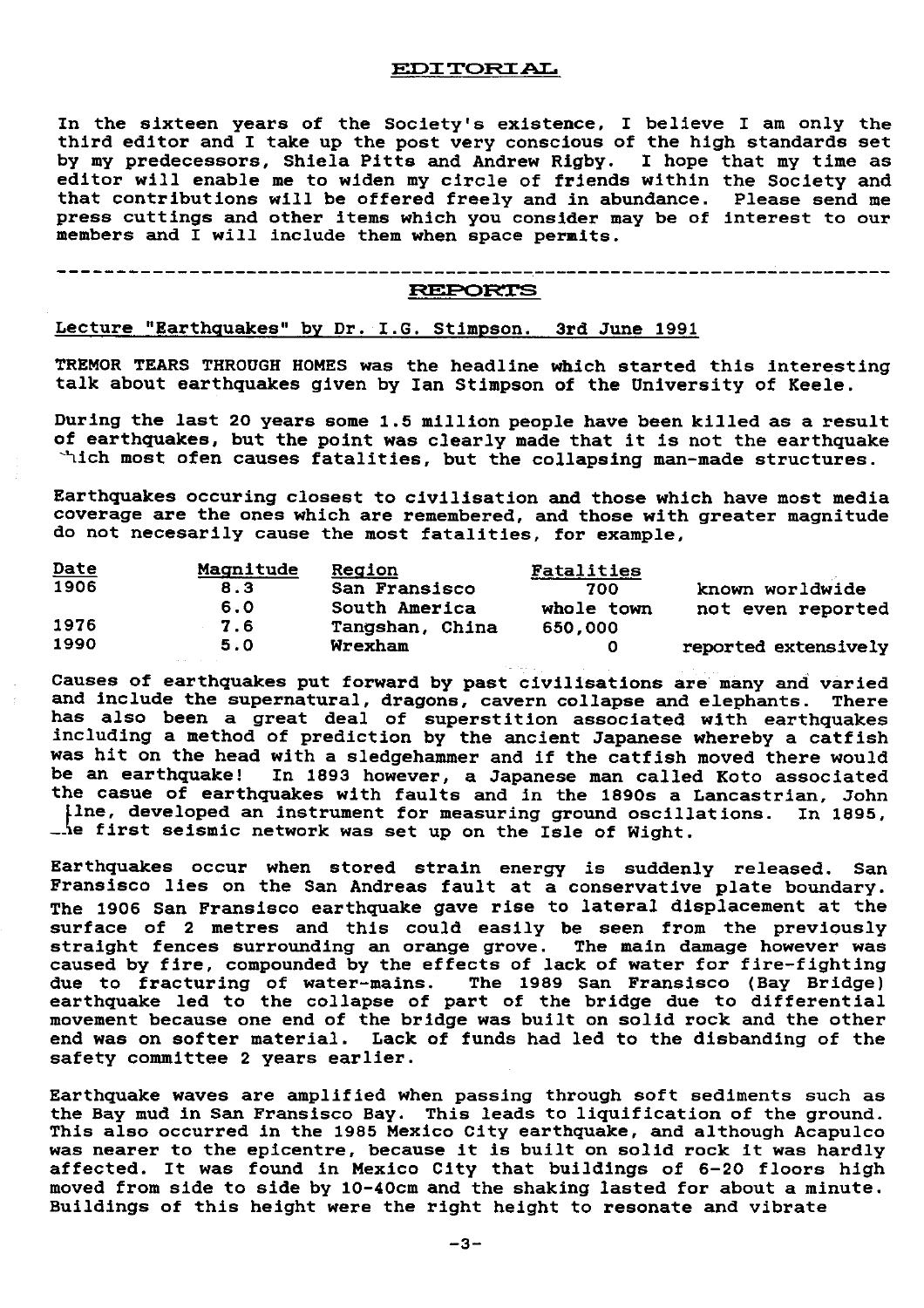leading to collapse, but lower buildings tended to survive.

## Politics and earthquakes

In California the cheapest land is, not surprisingly, next to the San Andreas fault. Most government buildings are exempt from building codes, so these buildings, together with 16 hospitals, are situated adjacent to the fault.

In 1988 the Spitak earthquake in the Soviet Union was indirectly responsible for the death of 80% of its population. It is alleged that corruption led to building codes not being enforced. Surface waves produce the most damage due to their greater amplitude.

Earthquake prediction is still really a 'hit and miss' affair. The Chinese successfully predicted the Haicheng shock (magnitude 7.5) in 1975 where several hundred thousand lives are belived to have been saved but the following year, as previously mentioned, 650 000 people in Tanshan lost their lives.

The best way of avoiding death as a result of earthquake activity is to live well away from the known active seismic zones - the plate margins.

## SALLY CROWTON

## Weekend field meeting to North Devon, 14-16th June. Leader, Micheal Bamlett, Birkbeck College)

The geology examined during the weekend consisted of rocks of Devonian and Carboniferous age, deformed during the Hercynian orogeny. Although different theories **exist, it** is probable that two continental plates moved towards each other and compressed the sediments previously deposited to produce a 'fan like' arrangement of folds in Devon, with the rocks to the north being overturned to the north, and those in the south overturned to the south, and good coastal exposures were seen.

On Friday the first two stops were fairly brief, just to look at outcrops of rocks by the roadside. A few kilometres from Barnstaple, in a layby on the A39 road to Lynton, we looked at the Pilton slates of the Upper Devonian. which consist of clay and mud, which have a vertical cleavage. It w **difficult to identify the bedding planes** due to the presence of joints arra faults. These deposits formed in a marine delta or a freshwater lake close to the-shore.

We climbed back into the minibus after this short stop, but alas, it did not want to move, so members following in a car sought assistance while the rest of us enjoyed a short lecture in the bus and after some delay, a replacement vehicle was provided by the hire company.

At the second short stop (GR. 707479) beside the main road, we looked at rocks of the Lynton Group (Lower Devonian). We saw evidence of ripple beds in the bedding planes and there was some debate whether these were top or bottom deposits, but as the ripples are not sharp and the direction of flow could not be seen, it is probable that they are bottom beds. Joints wer visible from the de-watering and subsequent shrinakge of the rocks. The folding was measured as 20° to magnetic north.

Stop three was at Lynmouth, where we firstly considered the effects of the flood of August 1952 and saw some of *the flood protection work* which has been carted out and which is still proceeding today. We then walked down to the beach (GR. 735495) to look at the Lynton beds. These consist of interbedded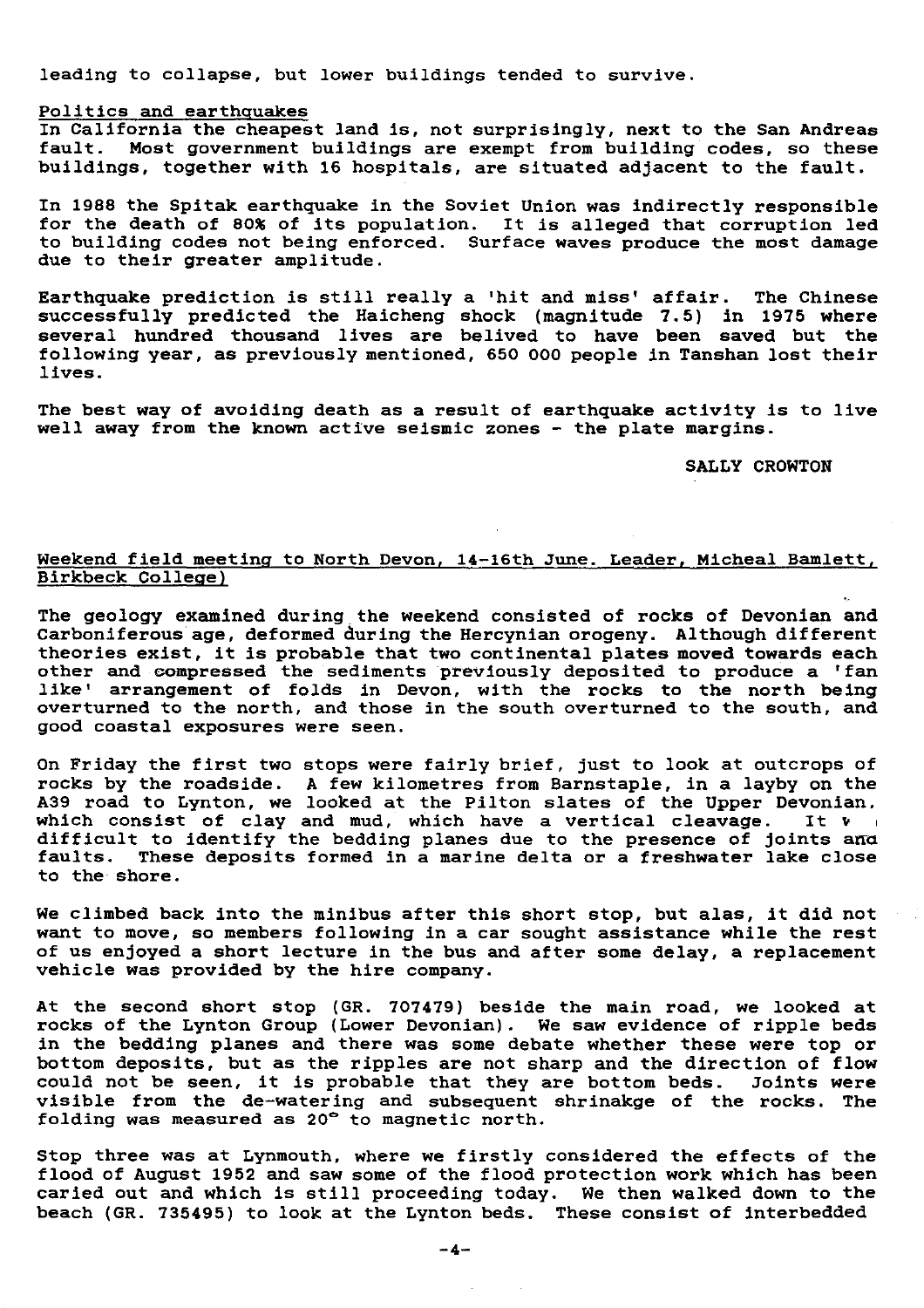mudstones and siltstones and have strongly cleaved slates. Some bioturbation has also taken place, seen mainly as worm tubes. There are some calcite and quartz veins from hydrothermal intrusions of hot water, where silica was carried in solution and as the water cooled, silica was deposited. The rocks have been stained by iron, particularly haematite. The rocks here dip inland, refelcting the overturn, and the cleavage and bedding planes run in the same direction.

Lunch was taken in Lynmouth before proceeding to Combe Martin. Here we had time for a short visit to the local museum, which contains information about the history, geology and silver mining in the area. On the west side of the beach is the Combe Martin Formation, where the cleavage planes are dominant. The quartz in the rocks occurs at different angles, and may have been due to earthquake activity. We had time to look for the Limestone member, but did not find it here. On the east side of the beach we saw the cross bedded sandstones and siltstones of the Lester Formation of the Ilfracombe Group. The rain started to fall steadily but we managed to locate the Limeston member (thanks to a bottle of acid belonging to one of the members), which contained calcite deposits and some fossils, mainly corals and crinoids. We also found some chert, ripple marks and worm channels. The bottom beds have en overturned to lie on top, again reflecting the general overturn. As the

in became heavier we retreated to the car park and headed back to Barnstaple at the end of an enjoyable day.



On Saturday more BCGS members unable to take advantage of the additional day joined the group. Our first stop (5) was at Hartland Quay to look at rocks of the Crackington Formation of the Upper Culm Group of Upper Carboniferous period, which are sandstone and shale beds. These rocks have been intensely deformed and we saw some well defined fold structures, which represent some of the best exposed fold structures in Europe. The deposits were laid down in a marine deep water environment but inversion from a basin to a ridge took place before the Hercynian orogeny began. There is evidence to support the theory of a turbidite facies here, where material was deposited in the strong submarine rivers. Material from earth movements produces shattered rocks, which are then deposited on a slope in a fining down sequence. Fossils are few and were washed into the area by the currents. The shales acted as lubricants during the folding and many tension cracks are evident containing calcite and quartz.

There are examples of overturned and tight folds where silica was forced into solution under high pressure and migrated into the limbs of the fold, thus weakening the uncemented rocks at the top which thus become prone to erosion. Other features noted were slickensides, fault breccia, scratching, sigmoidal tension gashes and some fossil plant beds. In places there are bulges in the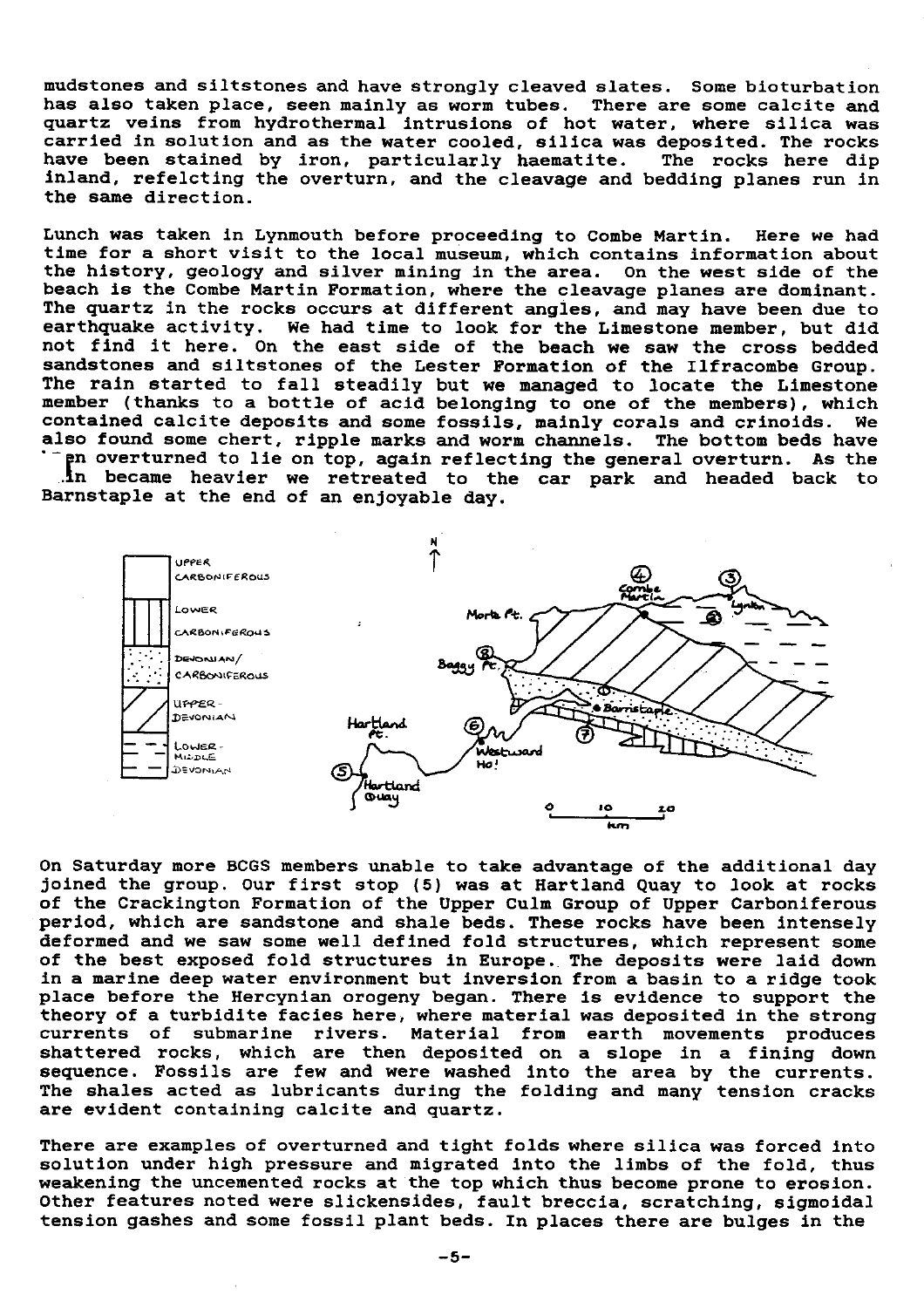beds, explained as load casts, where sandstone sediments pushed down into the wet mud deposits.

As it began to rain we headed for the hotel for lunch and for a brief visit to the museum. In the afternoon the rain grew steadily worse as we explored Warren beach and some members sheltered under the cliffs. Further examples were found of slickensides from bedding planes moving past each other and bottom structures and groove casts, formed as the sediments were scoured by large rocks and subsequently infilled by finer sediments.

We then moved on to Westward Ho! (6), when the sunshine re-appeared. This is a north facing coast and as access to the cliffs was difficult we remained on the beach examining the Abbotsham member of the Crackington Formation, consisting of sandstone and shale turbidites. The strata dip steeply landwards and seawards, being both limbs of an anticline and syncline. The rocks here have a strong cleavage and very tight folding, and are richer in shale than the rocks at Hartland Quay. There is also a large natural pebble ridge on the beach, which was probably rolled onshore by strong wind and wave action. The sand on the beach originates from Cornwall or the Torridge estuary to the north, and has a gentle gradient which floods at high tide.

On Sunday morning we briefly visited two sites. First, the Bishops Tawt Quarry (7) which contains Codden Hill Cherts of the Lower Culm Group of the Carboniferous period. There are thin beds of sandstone and shales which have been folded. The clay, formed from sea floor sediments, has been compressed, mildly metamorphosed and in solution has cemented together to form the chert. It is very smooth and no grain size is evident. In some examples it was possible to see the fine bedding of many laminated layers, formed due to these particles being in suspension for long periods of time. Black dendritic patterns of manganese dioxide occurred on some rocks. The quarrying here would have been for sandstone. We then moved swiftly on to Baggy Point (8) to look at the Pilton and Baggy beds of the Upper Devonian, which were deformed in the Hercynian orogeny and where the steep limbs of the asymmetric folds are evident. The Baggy beds lie unconformably on the Pilton beds, which are earlier deposits and which make up most of the beach. Unfortunately this was only a short stop as some of the group had to catch various transport connections from Barnstaple, but some members who had more time to spare were able to walk along Baggy point to enjoy the sunshine and to see examples of ripple beds.

Although the weather was rather wet and windy nevertheless everyone enjoy themselves and evenings were spent in the lounge of the Royal and Fortescue, where topics discussed ranged from global geology to local nightlife and of course the beer, and went on for some late into the night. Many thanks to Mike Bamlett for an interesting and enjoyable weekend.

SUE FAIRCLOUGH

## **B. C. G. S. NEWS**

1. Launch of "English Nature" in the West Midlands The Society's Chairman, Alan Cutler, attended the launch of "English Nature" in the West Midlands at Attingham Park, Shrewsbury on 18th April. He was the only representative of a geological interest.

"English Nature" is England's new conservation body, replacing the former Nature Conservancy Council. Its West Midlands region, with its head office at Attingham Park, has a staff of 60, most of whom are directly involved in giving scientific advice and in managing land for conservation.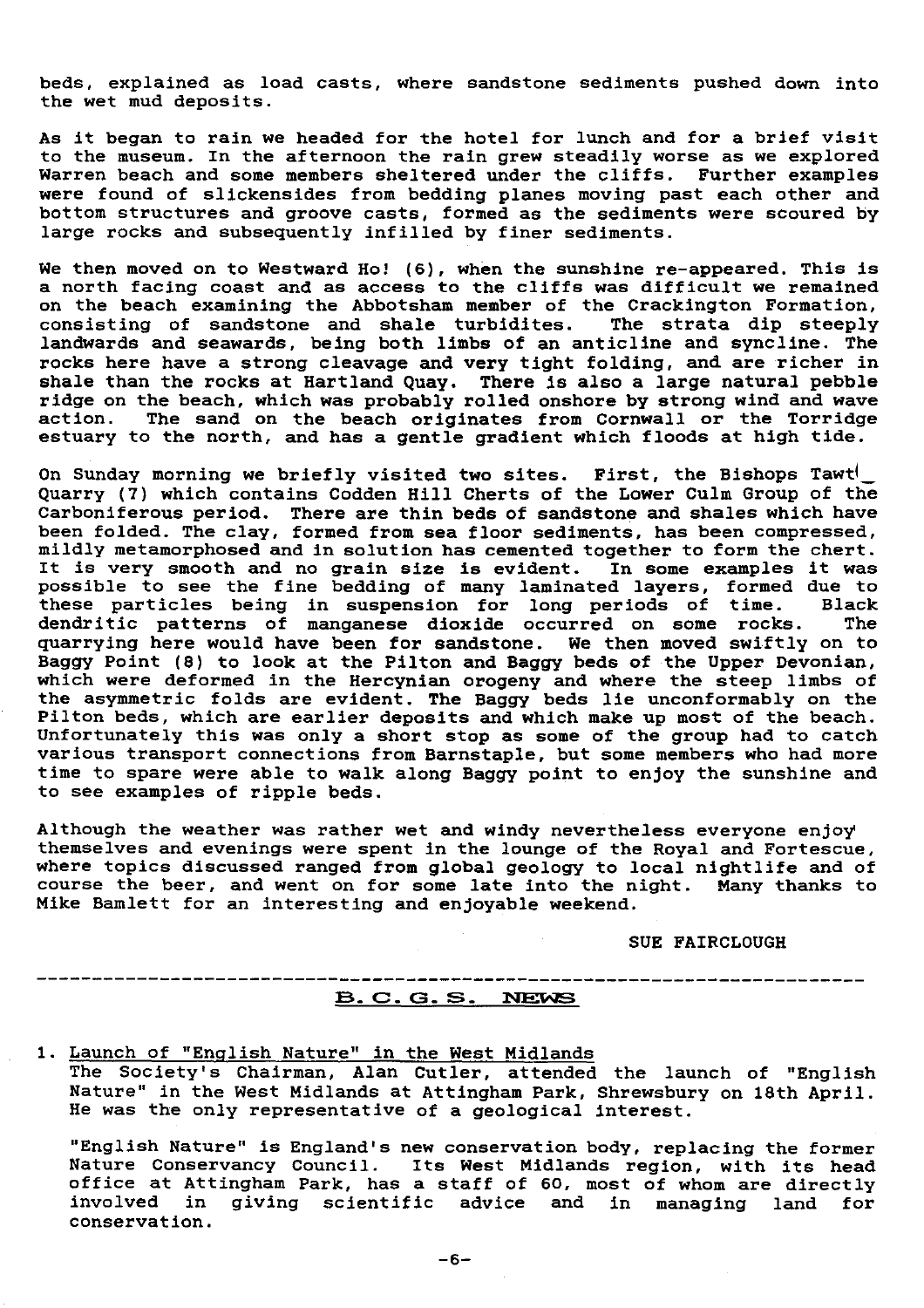Dr. Derek Langslow, English Nature's chief exectutive, speaking at the launch said English Nature's purpose was "To promote directly and through others the conservation of the wildlife and natural features of England" and he emphasised the importance of building partnership and co-operation at local level.

None of the speakers mentioned geology, referring instead to 'natural features'. Alan Cutler queried this with Dr. Langslow after the presentation and Dr. Langslow affirmed that there was nothing significant in this, and that he regarded earth science conservation as important as biological ('wildlife') conservation.

## **2. Regionally** Important Geological Sites

The leaflet enclosed with the newsletter provides us with a strategy for setting up a R.I.G.S. scheme. With so many valuable sites within our area there is obviously much that we can and ought to do to *advance* conservation.

3. 'Geology World'

Planning permission has been obtained for a Geological Museum in Lilleshall Quarry on Wenlock Edge. It is proposed to form a charitable organisation to raise finance for the project. The first official meeting of 'The **Friends** of Geology World' is scheduled for 10th January in Much Wenlock. Further details can be obtained from our Secretary.

## 4. Sale !

A limited number of B.C.G.S. T-shirts and sweat-shirts are available from Chris Jowett at reduced prices:- Sweat-shirts £4.50, T-shirts £2.50. colours and sizes are restricted at these prices. This is undoubtedly good value but

## 5. News of members

Douglas and Ivy Warren featured in a double-page **article in** the Evening Mail in connection with the Sherlock Holmes Society of London's visit to Switzerland to celebrate the centenary of Moriaty's death and Holmes' disappearance. In pursuit of his hobby Douglas spent six months researching the roads used by Holmes. He searched for numbers of buses, details of sewage systems and types of street lighting before presenting a paper to the Society.

 $\ddot{\mathbf{e}}$ Dinosaur Postage Stamps

> The next issue of British postage stamps (due 20th August) will be a set of pictorial stamps featuring dinosaurs. They are: Iguanadon (22p), Stegosaurus (26p), Tyrannosaurus (31p), Protoceratops (33p) and Triceratops (37p). The stamp issue is to commemorate the 150th anniversary of the introduction of the term DINOSAUR to describe the gigantic fossil reptiles that were being discovered.

> The word dinosaur was coined by Richard Owen and introduced by him at the 1841 meeting in Plymouth of the British Association for the Advancement of Science, in his paper "Report on British fossil reptiles". It means 'terrible lizard' (from the Greek deinos - terrible and sauros - lizard).

> Persuading the Post Office to feature dinosaurs on their next issue of stamps is In some ways a personal triumph for Dr. Beverly Halstead, President of the Geologists Association, who championed the cause of dinosaurs, and whose tragic death was mourned in the last newsletter.

7. Welcome to *new* members: John Jenkins - Hodge Hill, Birmingham Giles Smithson - Streetly, Sutton Coldfield